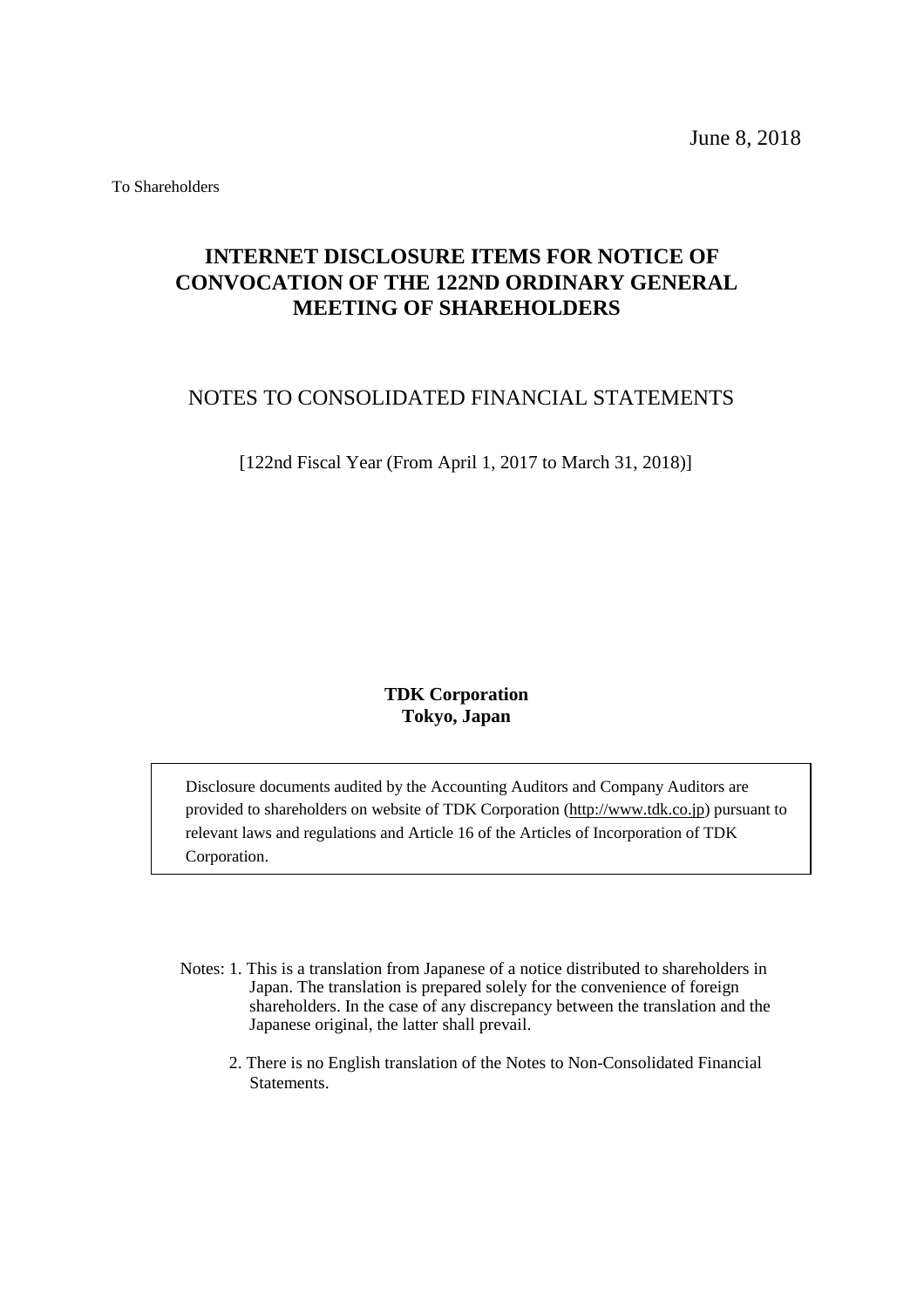# **NOTES TO CONSOLIDATED FINANCIAL STATEMENTS**

# **[Important Matters for Preparation of Consolidated Financial Statements]**

#### **1. Matters Concerning Scope of Consolidation**

| Number of consolidated subsidiaries:                  | 142                               |
|-------------------------------------------------------|-----------------------------------|
| Name of major consolidated subsidiaries:              | TDK-Lambda Corporation            |
|                                                       | <b>TDK</b> Akita Corporation      |
|                                                       | SAE Magnetics (Hong Kong) Limited |
|                                                       | TDK U.S.A. Corporation            |
|                                                       | TDK Europe S.A.                   |
|                                                       | <b>EPCOS AG</b>                   |
|                                                       | <b>Amperex Technology Limited</b> |
|                                                       | InvenSense, Inc.                  |
| $\alpha$ $\alpha$ $\alpha$ $\alpha$ $\alpha$ $\alpha$ |                                   |

# **2. Matters Concerning Equity-Method**

| Number of Equity-method affiliates:                                             |                                           |
|---------------------------------------------------------------------------------|-------------------------------------------|
| Name of a principal Equity-method affiliate: RF360 Holdings Singapore PTE. Ltd. |                                           |
|                                                                                 | Semiconductor Energy Laboratory Co., Ltd. |

#### **3. Significant Accounting Policies**

#### **(1) Standards for preparation of consolidated financial statements:**

TDK Corporation (the "Company")'s consolidated financial statements are prepared based on accounting standards generally accepted in the United States ("US GAAP"), pursuant to the provisions of Article 120-3, Paragraph 1 of the Ordinance of Companies Accounting of Japan. However, some accounting description and notes required by US GAAP have been omitted herein in conformity with the second sentence of Article 120, Paragraph 1 of the same Ordinance, which is applied mutatis mutandis pursuant to Article 120-3, Paragraph 3 of the same Ordinance.

# **(2) Valuation standards and methods for inventories:**

Products and works in process are valued at the lower of cost or market mainly using a periodic average method, and raw materials and supplies are valued at the lower of cost or market mainly using a moving-average cost method.

## **(3) Valuation standards and methods for securities:**

The Accounting Standards Codification ("ASC") 320, "Investments-Debt and Equity Securities" issued by the U.S. Financial Accounting Standards Board ("FASB") is used.

| Available-for-sale securities: | Carried at fair value based on stock market prices as of the    |
|--------------------------------|-----------------------------------------------------------------|
|                                | balance sheet date. Unrealized holding gains or losses, net     |
|                                | of the related tax effect, are included directly in equity. The |
|                                | cost of securities sold is primarily calculated by the          |
|                                | moving-average method.                                          |

# **(4) Method for depreciating net property, plant and equipment:**

Depreciations of property, plants and equipment are computed by the straight-line method.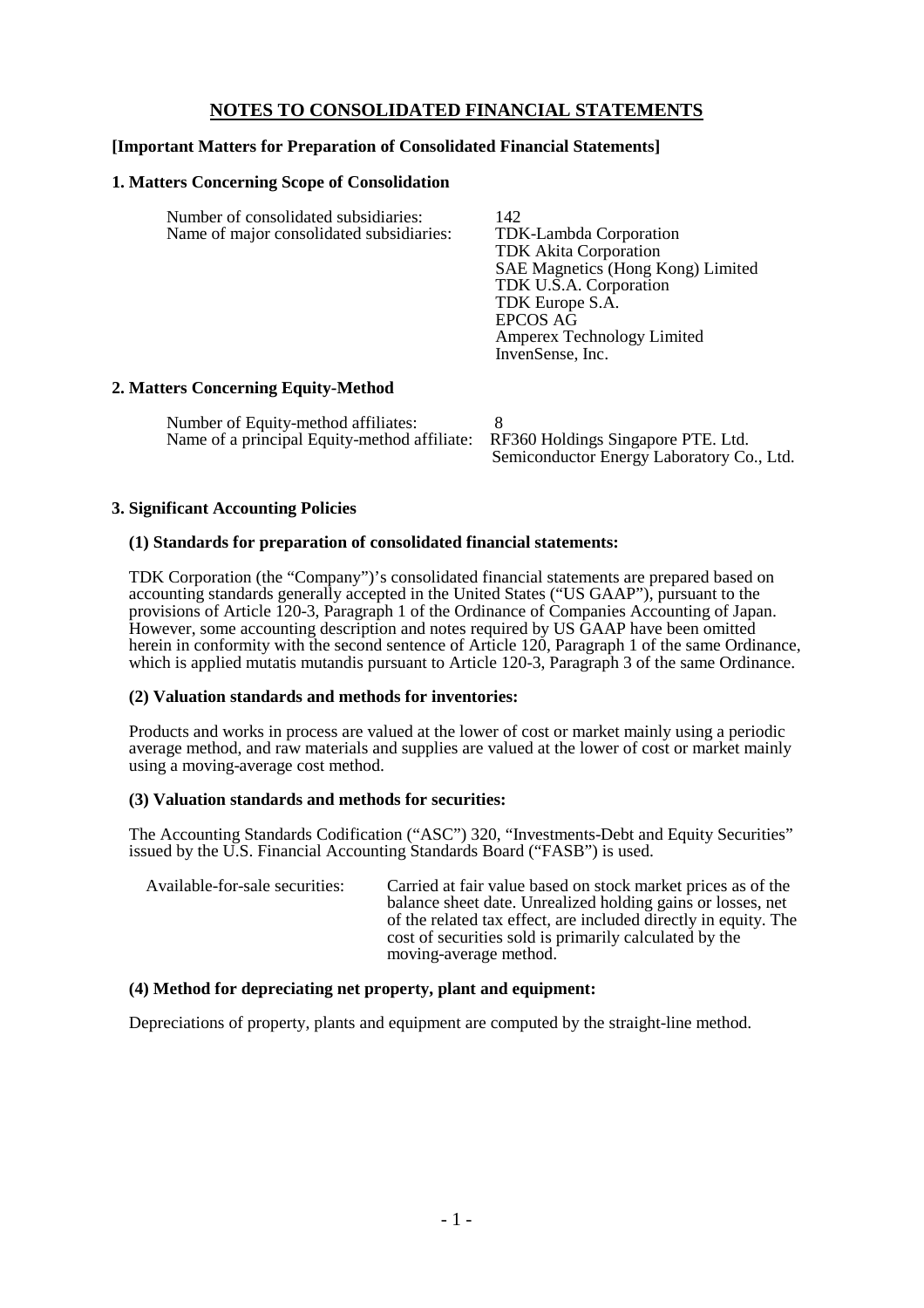#### **(5) Goodwill and other intangible assets:**

Goodwill is not amortized, but instead is tested for impairment at least annually, except for a case in which it is not more likely than not that the fair value of a reporting unit is less than its carrying amount. The test is conducted more frequently if certain indicators arise.

Intangible assets determined to have indefinite useful lives are not amortized, but instead are tested for impairment annually except for a case in which it is not more likely than not that the fair value of an indefinite-lived intangible asset is less than its carrying amount. The test is conducted more frequently if certain indicators arise, until the useful life is determined to no longer be indefinite. Intangible assets with finite useful lives are amortized over their respective estimated useful lives. The amortization is computed by the straight-line method.

# **(6) Derivative financial instruments:**

TDK group ("TDK") applies ASC 815 ("Derivatives and Hedging"), and all derivatives held by TDK are recognized on the consolidated balance sheets at fair value. The accounting treatment of subsequent changes in the fair value depends on their use, and whether they qualify as effective "hedges" for accounting purposes. Derivatives that are not hedges must be adjusted to fair value through the consolidated statement of income. If a derivative is a hedge, then depending on its nature, changes in its fair value will be either offset against changes in the fair value of hedged assets or liabilities through the consolidated statement of income, or recorded in other comprehensive income (loss).

If a derivative is used as a hedge of a net investment in a foreign operation, changes in its fair value, to the extent effective as a hedge, are recorded in the foreign currency translation adjustments account within other comprehensive income (loss).

#### **(7) Accounting basis of principal allowances:**

Allowance for doubtful receivables:

TDK recognizes an allowance for doubtful receivable that is based on an uncollectible amount estimated in consideration of the historical bad debt ratio of receivable in general and in consideration of individual possibility of collection with respect to specific doubtful receivables.

Retirement and severance benefits:

For the future payment of retirement and severance benefits to employees, TDK recognizes an amount based on projected benefit obligations and the fair value of plan assets as of March 31, 2018, in accordance with ASC 715, "Compensation-Retirement Benefits."

Prior service costs of employees are amortized using the straight-line method over the average remaining service period of employees.

With respect to actuarial net losses, the part exceeding the amount equivalent to 10% of projected benefit obligations or the fair value of plan assets as of the beginning of the fiscal year concerned, whichever is larger, is amortized using the straight-line method over the average remaining service period of employees.

# **(8) Accounting method of consumption tax, etc.:**

Consumption taxes are accounted using tax exclusion method.

# **(9) Taxes:**

Income taxes are accounted for under the asset and liability method. Deferred tax assets and liabilities are recognized for the estimated future tax consequences attributable to differences between the financial statement carrying amounts of existing assets and liabilities and their respective tax bases and operating loss and tax credit carry forwards.

The financial statement impact of tax positions is recognized when it is more likely than not that the tax positions will be sustained upon examination by the tax authorities. Benefits from tax positions are measured at the largest amount of benefit that is greater than 50% likely of being realized upon settlement with the taxing authorities.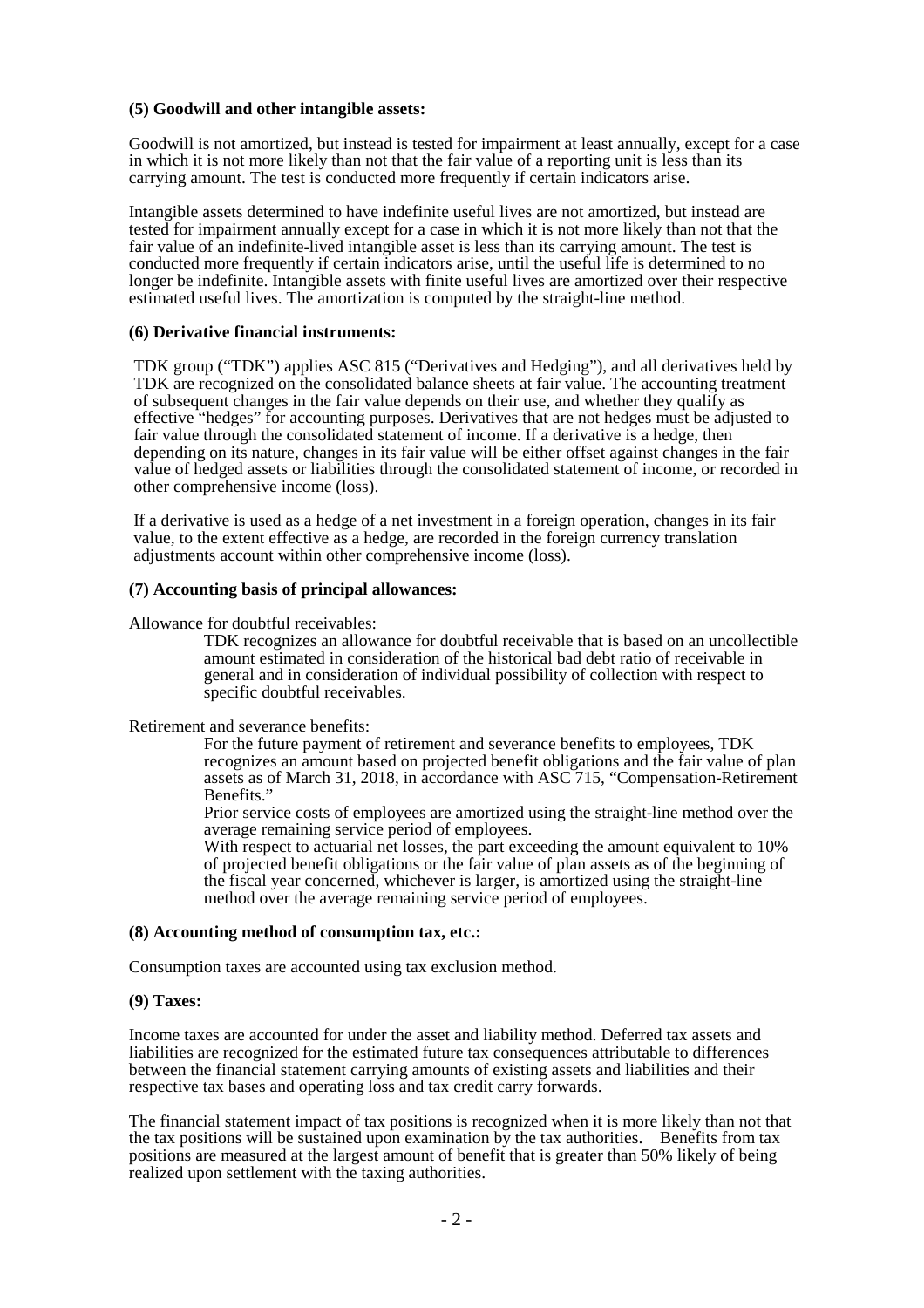## **4. Adoption of new accounting standards:**

#### **(1) Simplifying the Measurement of Inventory:**

In July 2015, FASB issued Accounting Standards Update ("ASU") 2015-11 "Simplifying the Measurement of Inventory".

This ASU applies to all inventory except for which is measured using last-in, first-out (LIFO) or the retail inventory method, and requires an entity to measure inventory at the lower of cost and net realizable value. Net realizable value is defined as the estimated selling prices in the ordinary course of business, less reasonably predictable costs of completion, disposal, and transportation. TDK adopted this ASU prospectively from April 1, 2017.

The adoption of this ASU did not have a material impact on TDK's results of operations and financial position.

#### **(2) Simplifying the Test for Goodwill Impairment:**

In January 2017, FASB issued ASU 2017-04 "Simplifying the Test for Goodwill Impairment". This ASU eliminates Step 2 of the goodwill impairment test, instead requires an entity to recognize an impairment charge for the amount by which the carrying amount of a reporting unit exceeds its fair value, not to exceed the total amount of goodwill allocated to the reporting unit. TDK early adopted this ASU prospectively from April 1, 2017.

The adoption of this ASU did not have an impact on TDK's results of operations and financial position for FY2018.

#### **5. Reclassifications:**

Certain reclassifications have made to prior year's consolidated financial statements to conform to the presentation used for the year ended March 31, 2018.

#### **[Notes to Consolidated Balance Sheet]**

| 1. Allowance for doubtful receivables:                         | $\text{\#}1,714$ million              |
|----------------------------------------------------------------|---------------------------------------|
| 2. Accumulated depreciation of property, plants and equipment: | $\text{\textsterling}713,094$ million |

- 3. Accumulated other comprehensive income (loss) includes foreign currency translation adjustments, pension liability adjustments and net unrealized gains (losses) on securities.
- 4. Assets pledged as collateral:

TDK has pledged net property, plants and equipment amounting to ¥233 million as collateral for lease obligations amounting to ¥91 million.

5. Contingent liabilities:

TDK provides guarantees to third parties on bank loans of its employees.

The guarantees on behalf of the employees are made for their housing loans. The maximum amount of undiscounted payments TDK would have to make in the event of default as of March 31, 2018 is ¥769 million.

On July 26, 2016, Japan Fair Trade Commission started an investigation on the Company based on the suspicion of the violation of the Act on Prohibition of Private Monopolization and Maintenance of Fair Trade in connection with the HDD suspension assembly business and the Company fully cooperated with Japan Fair Trade Commission for the investigation. On February 9, 2018, Japan Fair Trade Commission issued the cease and desist order and the surcharge payment order against manufacturers and sellers of the products in relation to the violation of the Act on Prohibition of Private Monopolization and Maintenance of Fair Trade in connection with the HDD suspension assembly business. An exemption from surcharge was admitted and the Company did not receive the cease and desist order because of an application in advance to Japan Fair Trade Commission for leniency.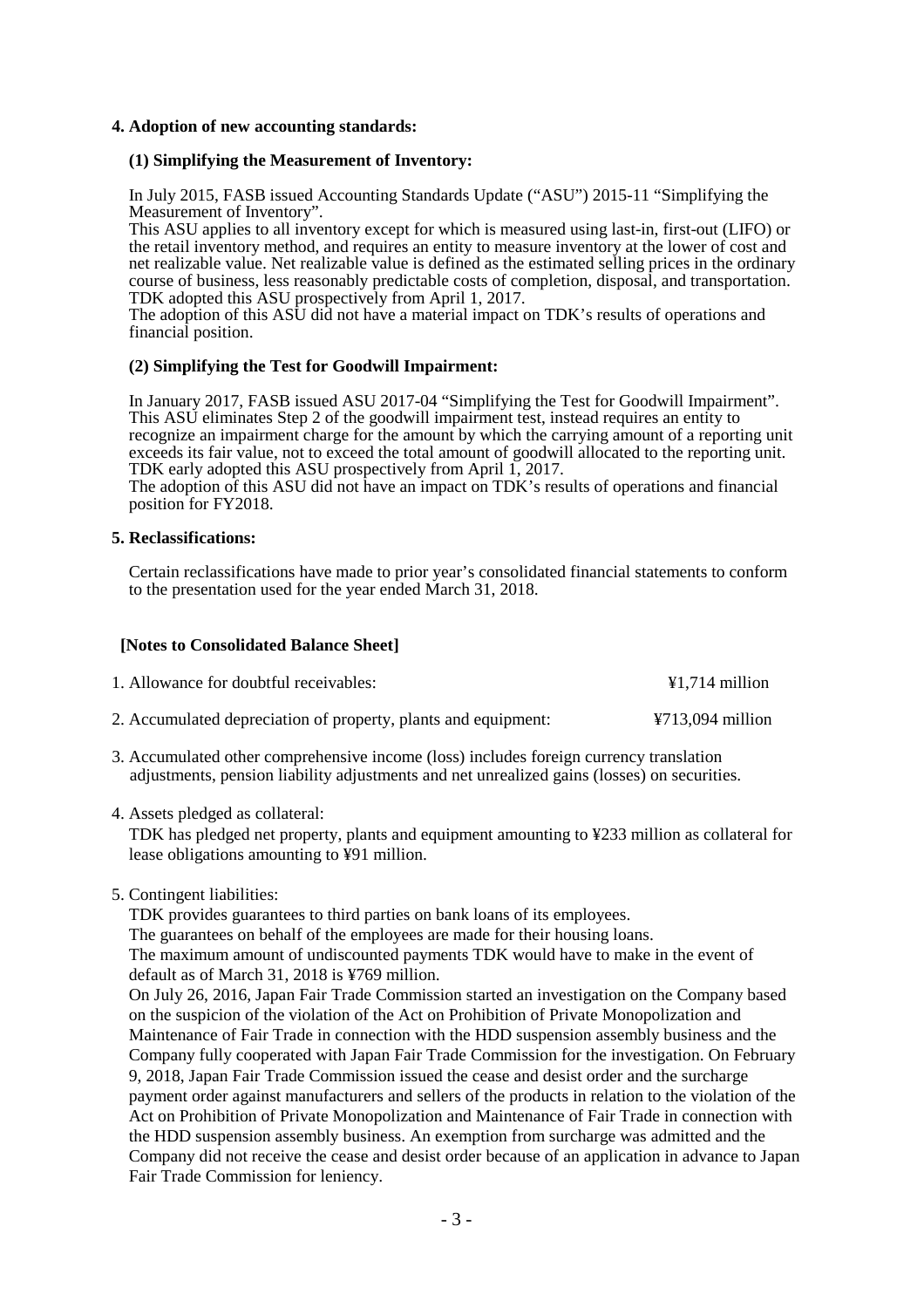Several claims against TDK are pending. In the opinion of TDK management, based on discussions with legal counsel, any additional liability not currently provided for will not materially affect the consolidated financial position or result of operations of TDK.

# **[Notes to Consolidated Statements of Income]**

| Following is breakdown of Other operating expense (income) |                                     |
|------------------------------------------------------------|-------------------------------------|
| Gain on business transfer:                                 | $\frac{1}{2}$ (5,277) million       |
| Impairment loss on Long-lived assets:                      | $\text{\textsterling}1,282$ million |
| Other:                                                     | $\frac{1}{2}$ (105) million         |

# **[Note to Per-Share Data]**

| Net income attributable to TDK:                               |                         |
|---------------------------------------------------------------|-------------------------|
| Basic:                                                        | $463,463$ million       |
| Diluted:                                                      | $463,463$ million       |
| Weighted average common shares outstanding – Basic:           | 126,220 thousand shares |
| Incremental shares arising from the exercise of stock option: | 334 thousand shares     |
| Weighted average common shares outstanding – Diluted:         | 126,554 thousand shares |
| Net income attributable to TDK per share:                     |                         |
| Basic:                                                        | ¥502.80                 |
| Diluted:                                                      | ¥501.47                 |
| TDK stockholders' equity per share:                           | ¥6,532.01               |
| Total number of issued common shares outstanding:             | 129,590 thousand shares |
| Number of common shares of treasury stock:                    | 3,345 thousand shares   |
| Issued number of common shares that are used in               |                         |
| calculating TDK stockholders' equity per share:               | 126,245 thousand shares |

# **[Notes regarding Financial Instruments]**

TDK recognizes cash, etc. (cash, deposits with banks, short-term investments and marketable securities) as liquid funds, and basically invests them on a short-term basis in safe investments.

Furthermore, TDK works to maintain liquidity at a level of at least 2 months of consolidated net sales, and procures funds through short and long-term borrowings from financial institutions and the issuance of straight bonds, depending on the use of the funds.

TDK borrows funds on floating or fixed interest rates and interest payments reflect economic conditions.

Customer credit risk related to trade receivables is properly assessed based on the credit management standards of the Company.

Many of the investments in securities are publicly listed shares, and their fair value is revaluated every quarter.

Regarding derivative financial instruments, TDK uses forward foreign exchange contracts, non-deliverable forward contracts (NDF), currency swap contracts and currency option contracts in order to offset foreign exchange gain (loss) mainly arising from foreign-currency denominated assets and liabilities and forecasted transactions. TDK uses interest rate swap contracts in order to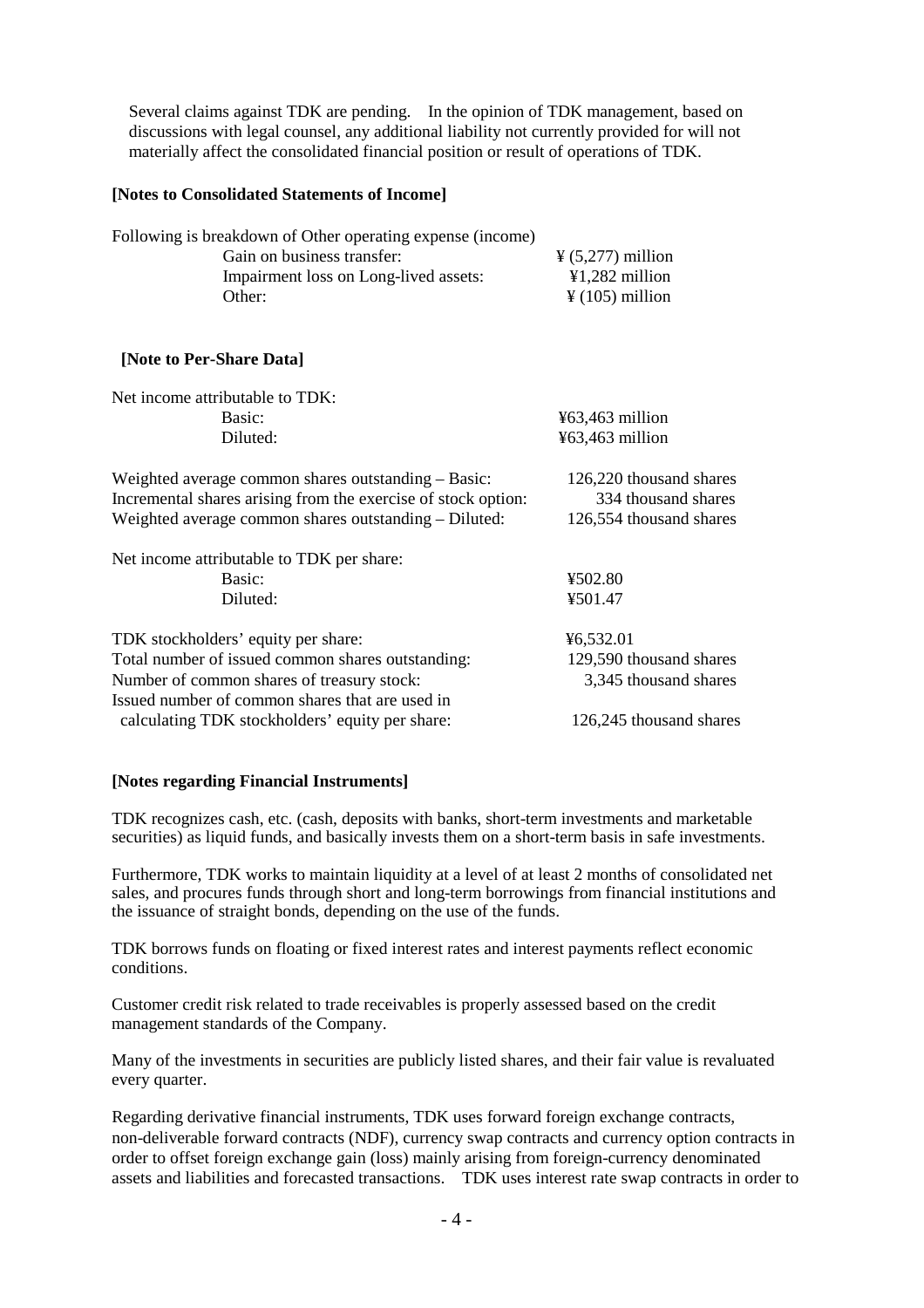control the fluctuation risks of interest rates. Also, TDK uses commodity forward contracts in order to control the fluctuation risk of raw material prices.

The following methods and assumptions were used to estimate the fair value of financial instruments in cases for which it is practicable.

(1) Cash and cash equivalents, short-term investments, trade receivables, other current assets, short-term debt, trade payables, accrued expenses, income tax payables and other current liabilities

Except for derivative financial instruments, the carrying amount approximates fair value because of the short maturity of these instruments.

# (2) Marketable securities and investments in securities, other assets

The fair values of marketable securities and investments in securities are primarily estimated based on quoted market prices for these instruments. The fair value of long-term loan, which is included in other assets, is estimated based on the amount of future cash flows associated with the instrument discounted using the current lending rate for a similar loan of comparable maturity, or based on the quoted market prices for the same or similar issues.

# (3) Long-term debt

The fair value of TDK's long-term debt is estimated based on the amount of future cash flows associated with the instrument discounted using TDK's current borrowing rate for a similar debt of comparable maturity, or based on the quoted market prices for the same or similar issues.

The carrying amounts and estimated fair values of TDK's financial instruments as of March 31, 2018 were as follows.

|                                            |                 | $(\frac{1}{2}$ in millions) |
|--------------------------------------------|-----------------|-----------------------------|
|                                            | Carrying amount | Estimated fair value        |
| Assets:                                    |                 |                             |
| Marketable securities                      | 54              | 54                          |
| Investments in securities and other assets | 25,132          | 25,132                      |
| Liability:                                 |                 |                             |
| Long-term debt, including current portion  |                 |                             |
| (excluding lease obligations)              | (352, 736)      | (350, 950)                  |
|                                            |                 |                             |

# (4) Derivative financial instruments

The fair values of derivative financial instruments are estimated based on quotation obtained from financial institutions, and reflect to the consolidated balance sheet.

Amounts of derivative financial instruments as of March 31, 2018, are as follows.

|                                    |          |          | $(\frac{1}{2}$ in millions) |
|------------------------------------|----------|----------|-----------------------------|
|                                    | Contract | Carrying | Fair value                  |
|                                    | amount   | amount   |                             |
| Forward foreign exchange contracts | 218,426  | (985)    | (985)                       |
| Currency swap contracts            | 20,866   | 574      | 574                         |
| Interest rate swap contracts       | 31,872   | 293      | 293                         |
| Commodity forward contracts        | 157      | (3)      | (3)                         |